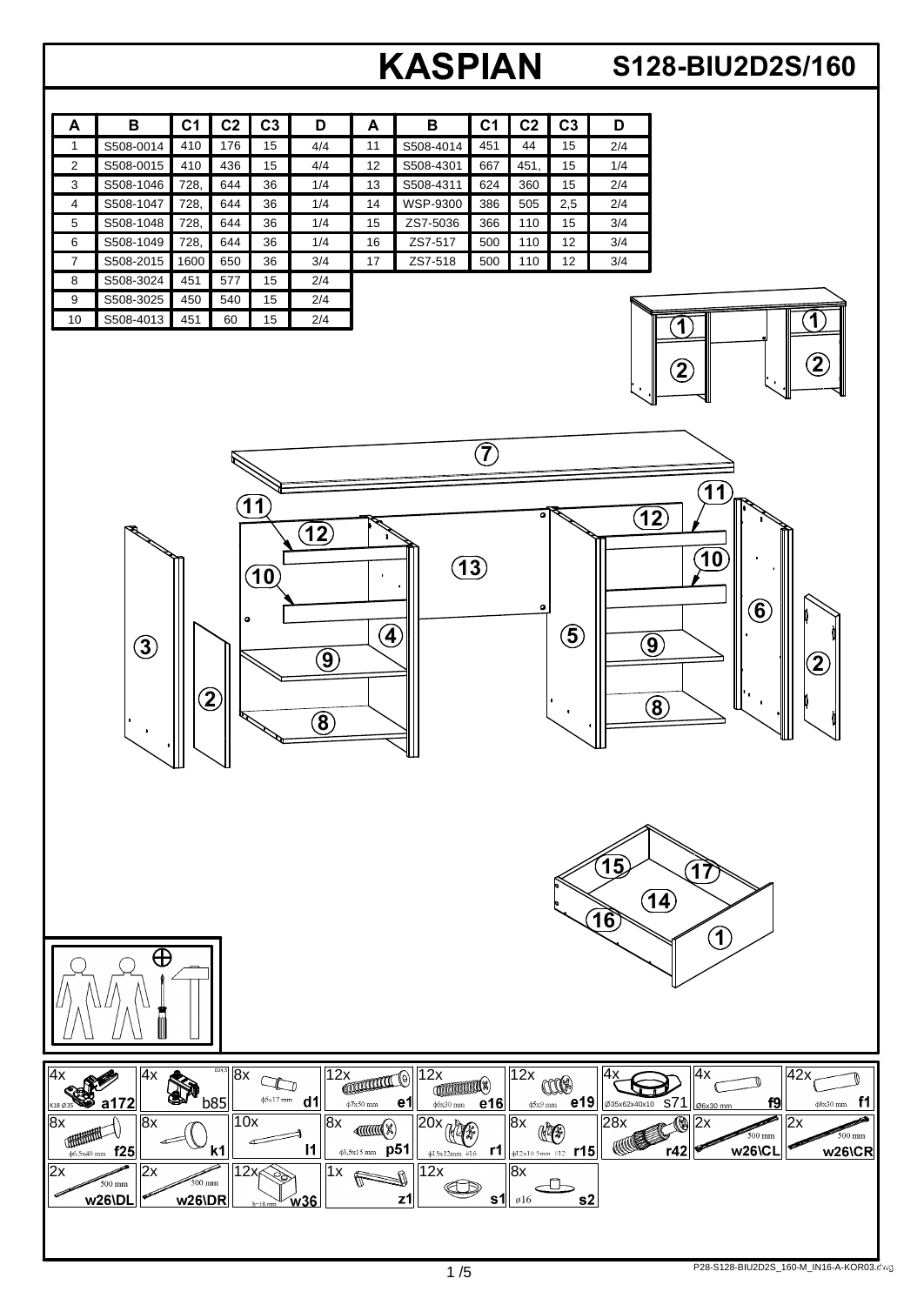

P28-S128-BIU2D2S\_160-M\_IN16-A-KOR03.dwg .idw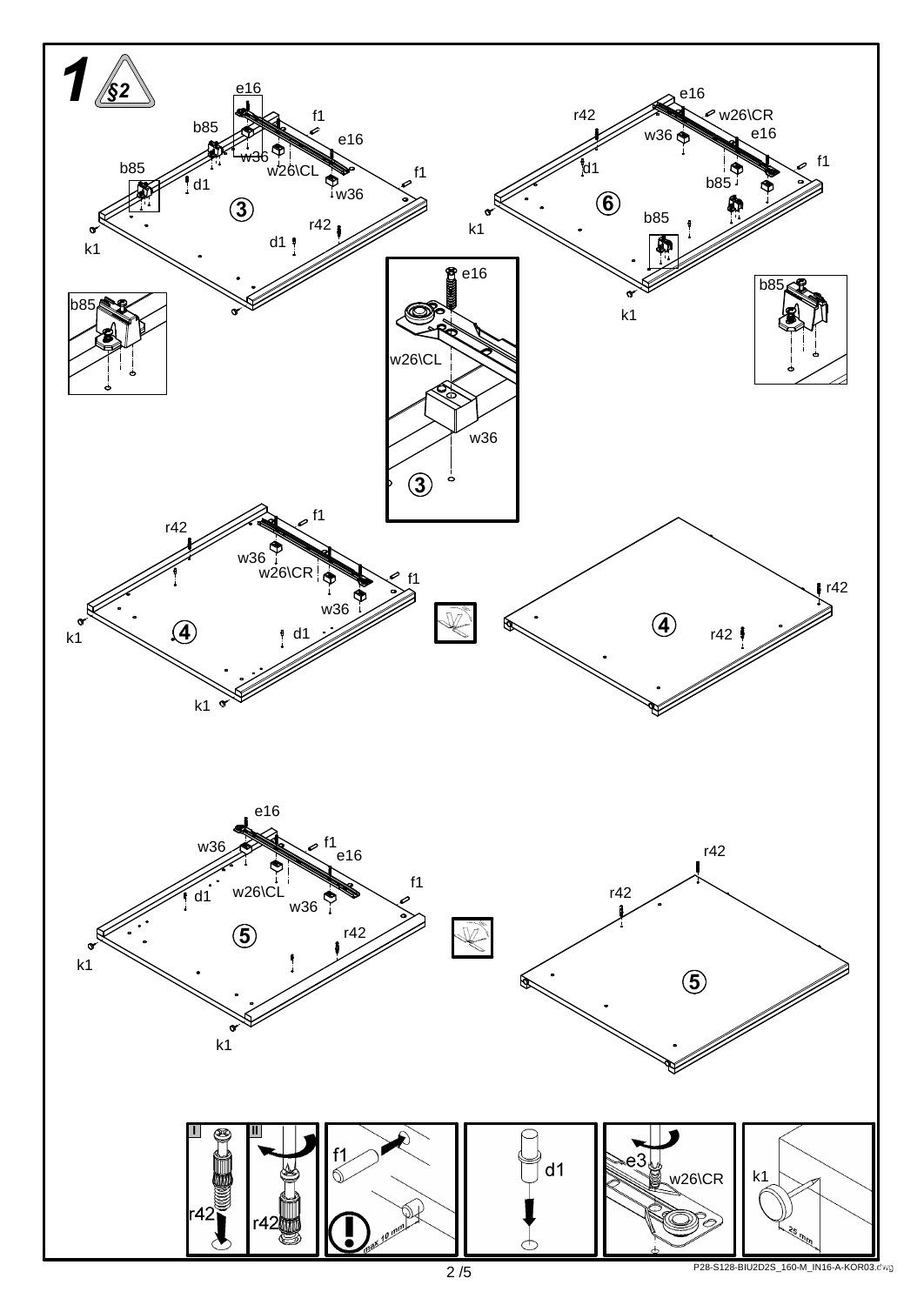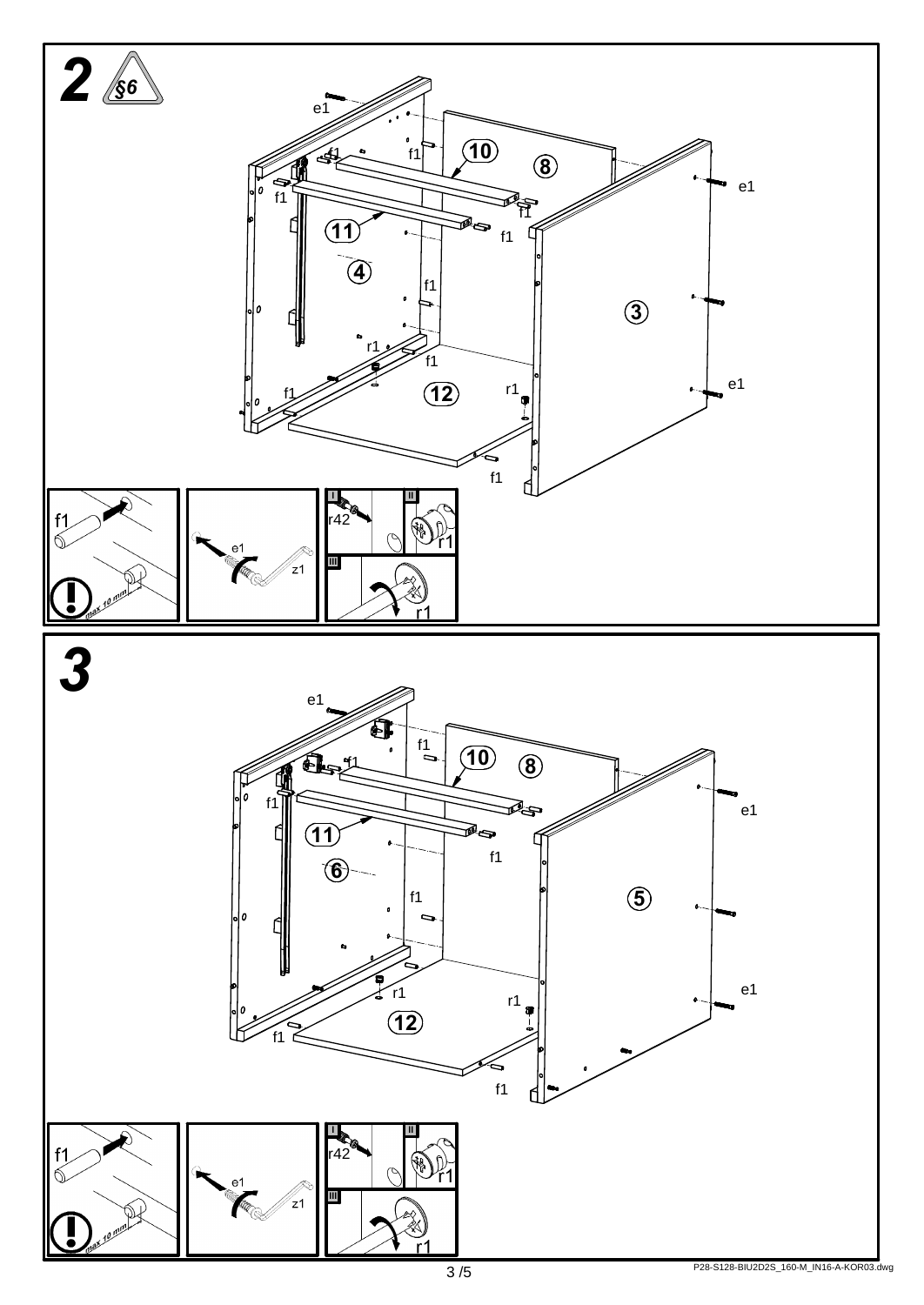